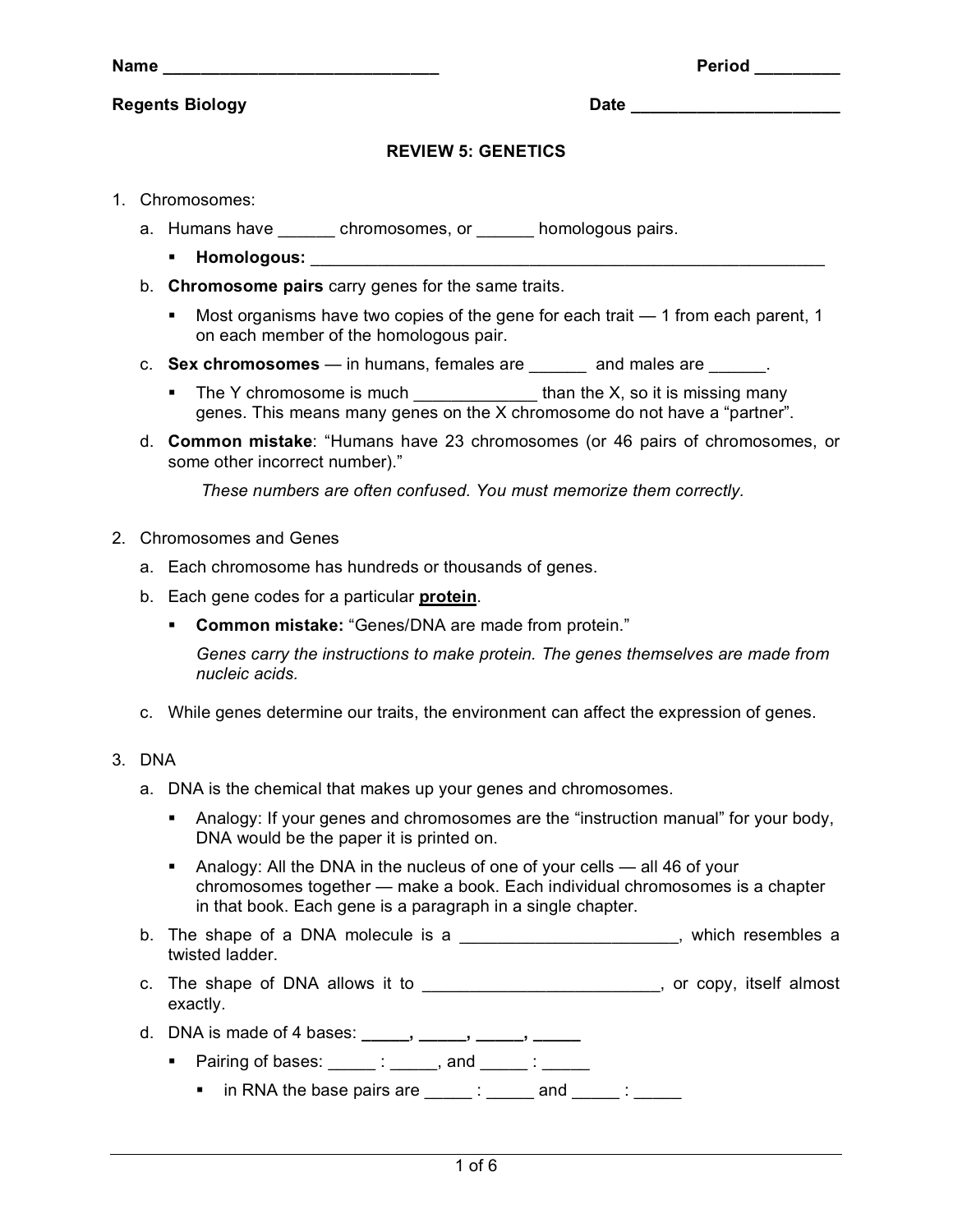| Base pairs<br>Adenine<br>Thymine<br>2.<br>Cytosine<br>Guanine<br>Sugar phosphate<br>backbone<br><b>DNA DOUBLE HELIX</b>                                                                                           | င့<br>.<br>G<br>$\frac{1}{6}$<br>ċ<br>$2 \langle$<br>J<br>U<br>G<br>G<br>С<br>υ<br>G<br>3<br>Aspartic<br>(Methionine)<br>Proline<br>Acid<br><b>PROTEIN SYNTHESIS (READING DNA)</b> |  |  |  |
|-------------------------------------------------------------------------------------------------------------------------------------------------------------------------------------------------------------------|------------------------------------------------------------------------------------------------------------------------------------------------------------------------------------|--|--|--|
| <b>Protein Synthesis:</b> This is how genes control your body:<br>4.                                                                                                                                              |                                                                                                                                                                                    |  |  |  |
| A codon is a sequence of _____ bases in DNA.<br>a.                                                                                                                                                                |                                                                                                                                                                                    |  |  |  |
| Each codon represents a specific amino acid.                                                                                                                                                                      |                                                                                                                                                                                    |  |  |  |
| The DNA with its codons remains protected in the _______________________________<br>٠                                                                                                                             |                                                                                                                                                                                    |  |  |  |
| ٠                                                                                                                                                                                                                 |                                                                                                                                                                                    |  |  |  |
| carries a copy of the genetic code from the DNA to the ribosomes.                                                                                                                                                 |                                                                                                                                                                                    |  |  |  |
| As the ribosome reads the genetic code on the mRNA, setting the correct<br>amino acid to the ribosome. The ribosome then bonds the amino acids together.                                                          |                                                                                                                                                                                    |  |  |  |
| So ribosomes read the genetic code and assemble the amino acids in the same<br>order that they are listed in the DNA codons.                                                                                      |                                                                                                                                                                                    |  |  |  |
|                                                                                                                                                                                                                   |                                                                                                                                                                                    |  |  |  |
| The order of the amino acids $-$ which is determined by the DNA sequence $-$ then<br>determines the ________________ of the protein.                                                                              |                                                                                                                                                                                    |  |  |  |
| п                                                                                                                                                                                                                 |                                                                                                                                                                                    |  |  |  |
| Therefore: The sequence of bases in DNA will determine the<br>٠                                                                                                                                                   |                                                                                                                                                                                    |  |  |  |
| of all the proteins in the body.                                                                                                                                                                                  |                                                                                                                                                                                    |  |  |  |
|                                                                                                                                                                                                                   | These proteins — coded for by DNA — build and run the body.                                                                                                                        |  |  |  |
|                                                                                                                                                                                                                   | The order of DNA __________________ in your genes determines the order of _________________                                                                                        |  |  |  |
| in your proteins, which determines the protein's _______________________________<br>and<br><u> 1989 - Johann John Harry Harry Harry Harry Harry Harry Harry Harry Harry Harry Harry Harry Harry Harry Harry H</u> |                                                                                                                                                                                    |  |  |  |

**Therefore, how your body functions depends on the order of the bases in your genes!**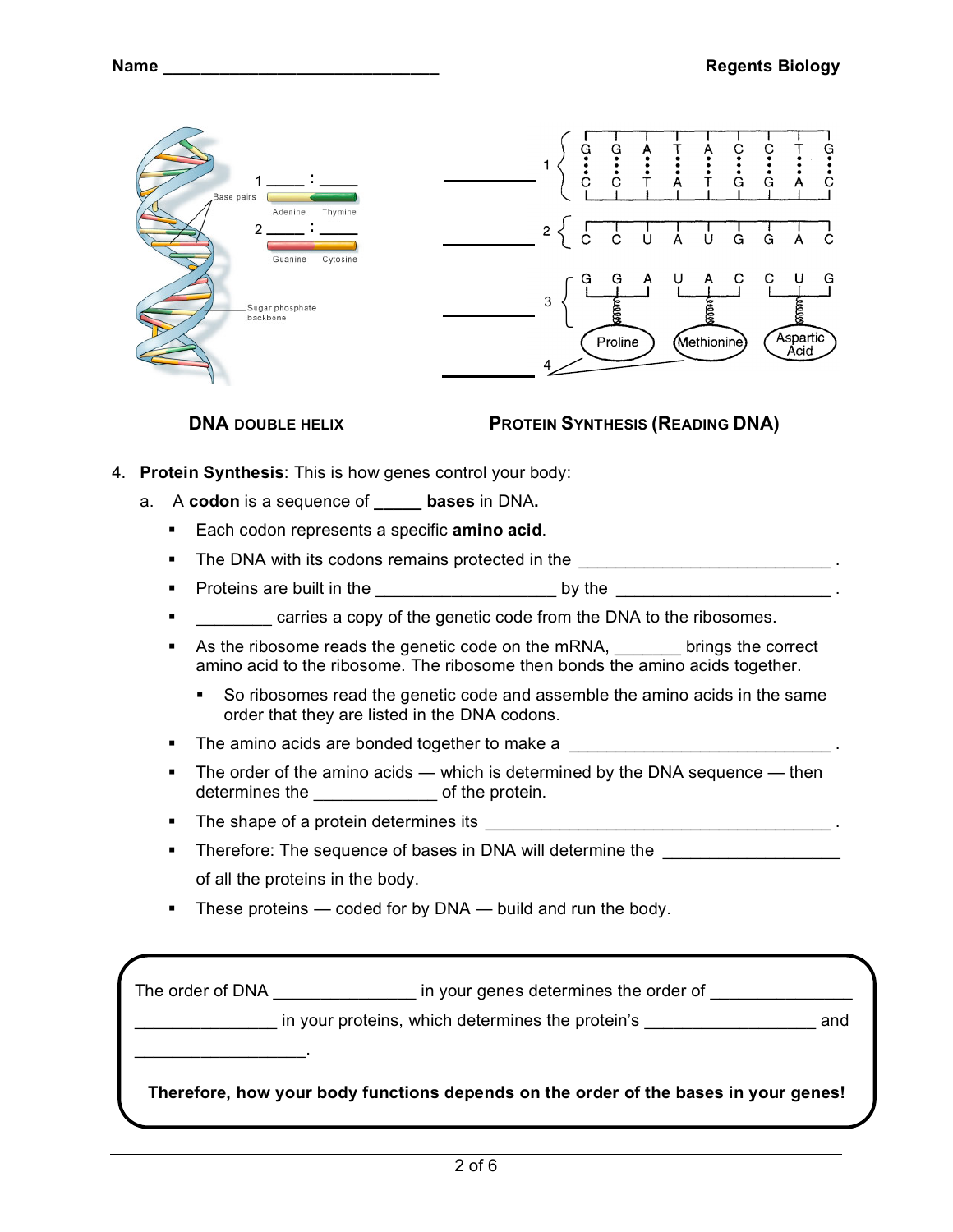- 5. Mutations: \_\_\_\_\_\_\_\_\_\_\_\_\_\_\_\_\_\_\_\_\_\_\_\_\_\_\_\_\_\_\_\_\_\_\_\_\_\_\_\_\_\_\_\_\_\_\_\_\_\_\_\_\_\_\_\_\_\_\_\_\_\_\_\_\_\_
	- a. Can only be passed on if they occur in reproductive cells (sperm or egg).
	- b. **Gene mutations** may cause a change in a gene which can change the \_\_\_\_\_\_\_\_\_\_ of the **the** produced from that gene. This will have an effect on the way the protein works (if it still works at all).
		- Gene mutations are caused when DNA bases are in some way changed.
	- c. Mutagenic agent:
		- **Common mutagenic agents** include:
	- d. **Chromosome mutations** are usually caused when a person inherits too many or too few chromosomes.
		- **EXEC** Chromosome mutations affect many genes at once. Most are lethal.
		- **Down's Syndrome**: Non lethal mutation, caused by inheritance of an extra copy of chromosome 21.
- 6. Genetic Technology:
	- a. Selective breeding: **Example 2018** 
		- Example: breeding plants (food crops, like corn, wheat) and animals (livestock, like cows) for agriculture or breeding animals as pets (likes, dogs, cats, birds)

## b. **Genetic engineering:** \_\_\_\_\_\_\_\_\_\_\_\_\_\_\_\_\_\_\_\_\_\_\_\_\_\_\_\_\_\_\_\_\_\_\_\_\_\_\_\_\_\_\_\_\_\_\_\_\_\_\_\_\_

- are used to cut and paste the DNA segments.
- $\blacksquare$  Organism that receives the new gene will begin to make the coded for by that gene.
- The new protein will be the same state of the state of the state of the state of the state of the state of the state of the state of the state of the state of the state of the state of the state of the state of the state by the original organism.
- **EXECUTE:**  $\frac{1}{2}$  are often used because they are simple and reproduce quickly.
- The two examples of gene engineering you MUST know:
	- **Bacteria have been engineered to make engineered for diabetics.**
	- **Bacteria have been engineered to make engineered formone.**
	- In both cases the engineered hormones are safe to use because they are identical to normal human hormones.

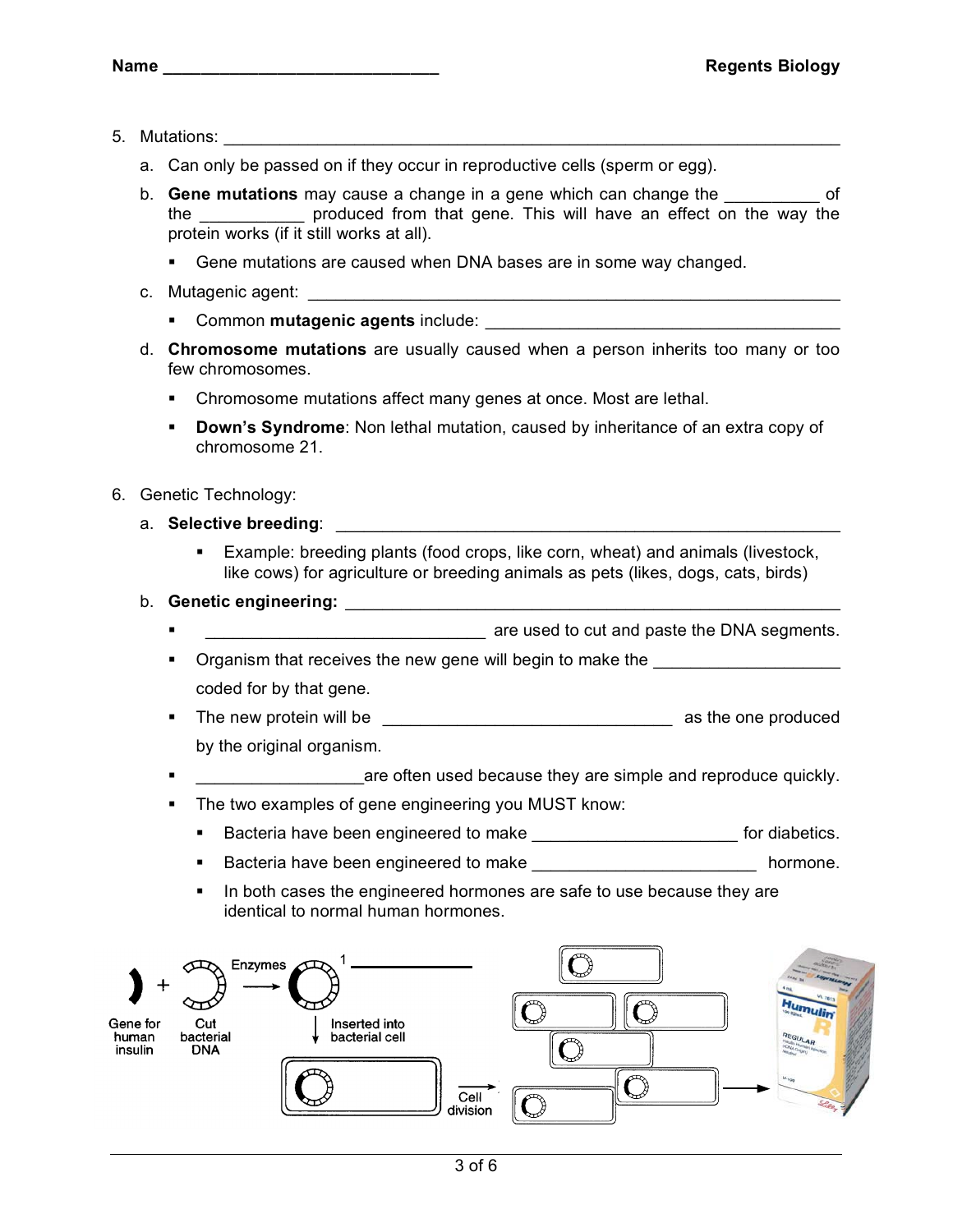- c. New technologies (**karyotyping, DNA fingerprinting**) are making it easier to diagnose and treat genetic disease, though we cannot yet cure them.
	- **Karyotype:** A photograph of an organism's chromosomes.
		- Can determine if a person has a chromosome disorder such as Down Syndrome.
	- **DNA fingerprinting**, or **gel electrophoresis**, creates banded patterns based on a person's DNA base sequence.
		- Each fingerprint is unique, so it can be used to identify people.
		- **Fingerprints of relatives are similar to each other, so can be used to determine** genetic relationships between two people, or even two groups of organisms.

\_\_\_\_\_\_\_\_\_\_\_\_\_\_\_\_\_\_\_\_\_\_\_\_\_\_\_\_\_\_\_\_\_\_\_\_\_\_\_\_\_\_\_\_\_\_\_\_\_\_\_\_\_\_\_\_\_\_\_\_\_\_\_\_\_\_\_\_\_

- d. Genetic research has posed many **ethical** problems (ie right and wrong) that science alone cannot answer.
	- **Ethics:**  $\blacksquare$



**A karyotype** shows all 23 pairs of human chromosomes. Note the last pair identifies this as a male.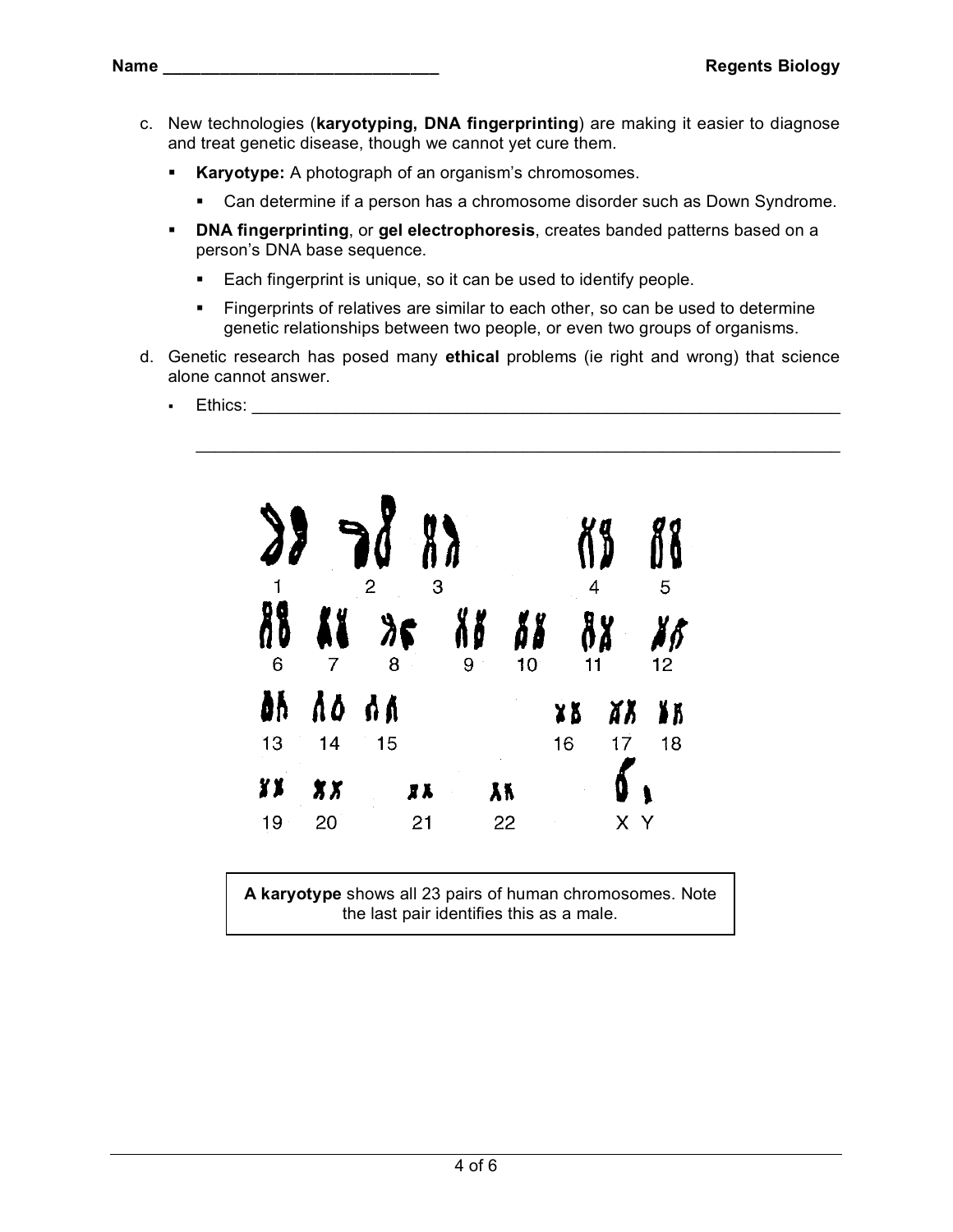## **QUESTIONS**

- 1. Plants inherit genes that enable them to produce chlorophyll, but this pigment is not produced unless the plants are exposed to light. This is an example of how the environment can
	- a. cause mutations to occur
	- b. influence the expression of a genetic trait
	- c. result in the appearance of a new species
	- d. affect one plant species, but not another
- 2. One variety of strawberry is resistant to a damaging fungus, but produces small fruit. Another strawberry variety produces large fruit, but is not resistant to the same fungus. The two desirable qualities may be combined in a new variety of strawberry plant by
	-
	- b. asexual reproduction b. selective breeding
	- a. cloning c. direct harvesting
		-
- 3. A product of genetic engineering technology is represented below.



Which substance was needed to join the insulin gene to the bacterial DNA as shown?

- a. a specific carbohydrate **c.** hormones
	-
- b. a specific enzyme d. antibodies
- 
- 4. The diagram below represents a common laboratory technique in molecular genetics. One common use of this technology is the
	- a. production of a human embryo to aid women who are unable to have children
	- b. change of single-celled organisms to multicellular organisms
	- c. introduction of a toxic substance to kill bacterial cells
	- d. production of hormones or enzymes to replace missing human body chemicals